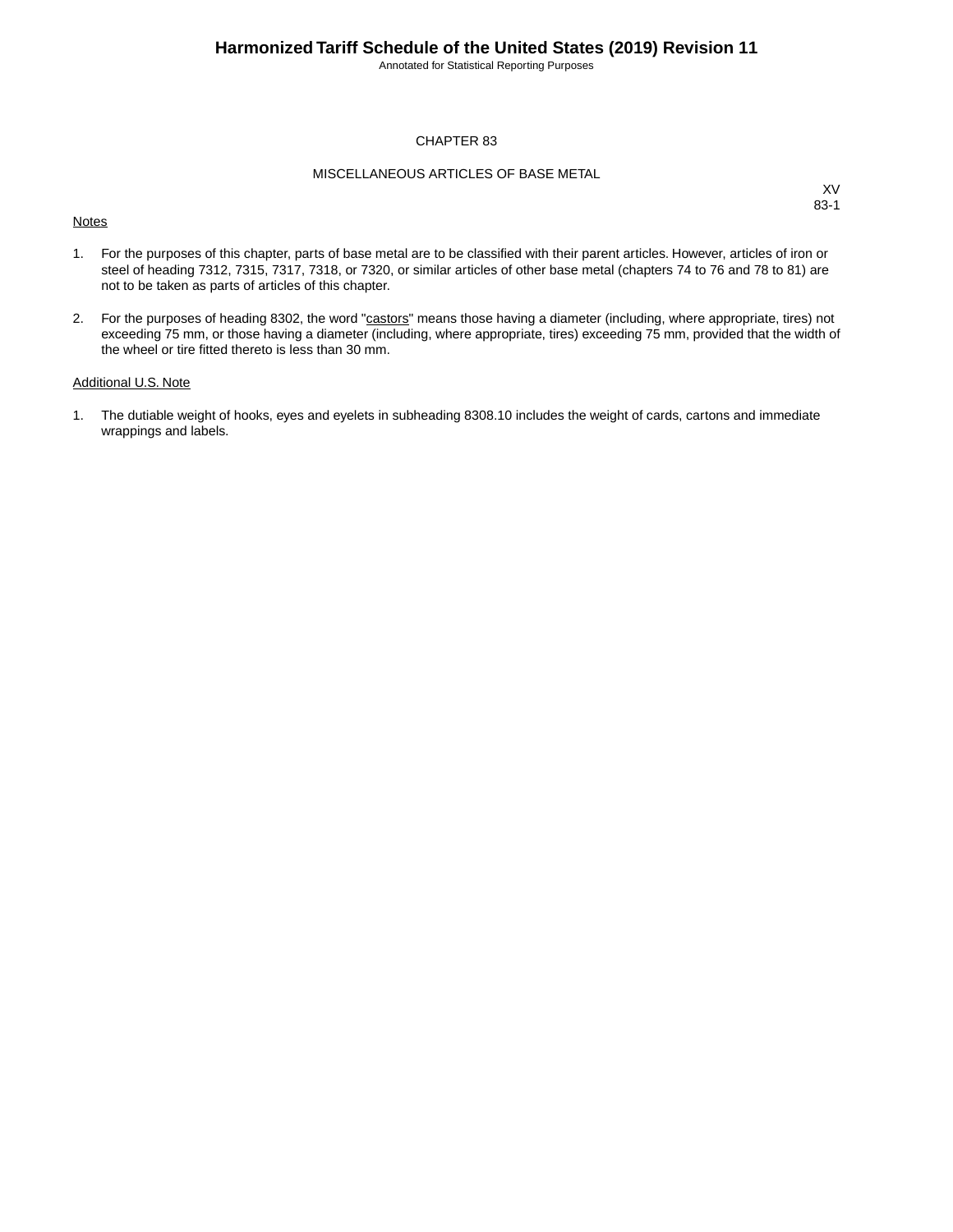Annotated for Statistical Reporting Purposes

| Heading/        | Stat.       |                                                                                                                                                                                                                                         | Unit            |                       | Rates of Duty                                                                                |                |
|-----------------|-------------|-----------------------------------------------------------------------------------------------------------------------------------------------------------------------------------------------------------------------------------------|-----------------|-----------------------|----------------------------------------------------------------------------------------------|----------------|
| Subheading      | Suf-<br>fix | <b>Article Description</b>                                                                                                                                                                                                              | of<br>Quantity  | General               | Special                                                                                      | $\overline{2}$ |
| 8301<br>8301.10 |             | Padlocks and locks (key, combination or electrically operated),<br>of base metal; clasps and frames with clasps, incorporating<br>locks, of base metal; keys and parts of any of the foregoing<br>articles, of base metal:<br>Padlocks: |                 |                       |                                                                                              |                |
|                 |             | Not of cylinder or pin tumbler construction:                                                                                                                                                                                            |                 |                       |                                                                                              |                |
| 8301.10.20 00   |             |                                                                                                                                                                                                                                         | doz 2.3%        |                       | Free (A+, AU, BH,<br>CA, CL, CO, D, E,<br>IL, JO, KR, MA,<br>MX, OM, P, PA,<br>PE, SG)       | 39.5%          |
| 8301.10.40 00   |             |                                                                                                                                                                                                                                         |                 |                       | Free (A+, AU, BH,<br>CA, CL, CO, D, E,<br>IL, JO, KR, MA,<br>MX, OM, P, PA,<br>PE, SG)       | 29.5%          |
| 8301.10.50 00   |             |                                                                                                                                                                                                                                         |                 |                       | Free (A, AU, BH,<br>CA, CL, CO, D, E,<br>IL, JO, KR, MA,<br>MX, OM, P, PA,<br>PE, SG)        | 28.5%          |
| 8301.10.60 00   |             | Of cylinder or pin tumbler construction:                                                                                                                                                                                                | doz 6.1%        |                       | Free (A, AU, BH,<br>CA, CL, CO, D, E,<br>IL, JO, KR, MA,<br>MX, OM, P, PA,<br>PE, SG)        | 27%            |
| 8301.10.80 00   |             |                                                                                                                                                                                                                                         |                 | $14.8\%$              | Free (A+, AU, BH,<br>CA, CL, CO, D, E,<br>IL, JO, KR, MA,<br>MX, OM, P, PA,<br>PE, SG)       | 36%            |
| 8301.10.90 00   |             |                                                                                                                                                                                                                                         | doz14.2%        |                       | Free (A, AU, BH,<br>CA, CL, CO, D, E,<br>IL, JO, KR, MA,<br>MX, OM, P, PA,<br>PE, SG)        | 29.5%          |
| 8301.20.00      | 30          | Non-integral steering wheel immobilizer devices doz.                                                                                                                                                                                    |                 | $5.7\%$ <sup>2/</sup> | Free (A, AU, B, BH, 45%<br>CA, CL, CO, D, E,<br>IL, JO, KR, MA,<br>MX, OM, P, PA,<br>PE, SG) |                |
| 8301.30.00      | 60          |                                                                                                                                                                                                                                         | kg              | 5.7%                  | Free (A, AU, BH,<br>CA, CL, CO, D, E,<br>IL, JO, KR, MA,<br>MX, OM, P, PA,<br>PE, SG)        | 45%            |
|                 | 60<br>90    | Cam locks and other locks suitable for use with chests.                                                                                                                                                                                 | kg<br><b>kg</b> |                       |                                                                                              |                |
|                 |             |                                                                                                                                                                                                                                         |                 |                       |                                                                                              |                |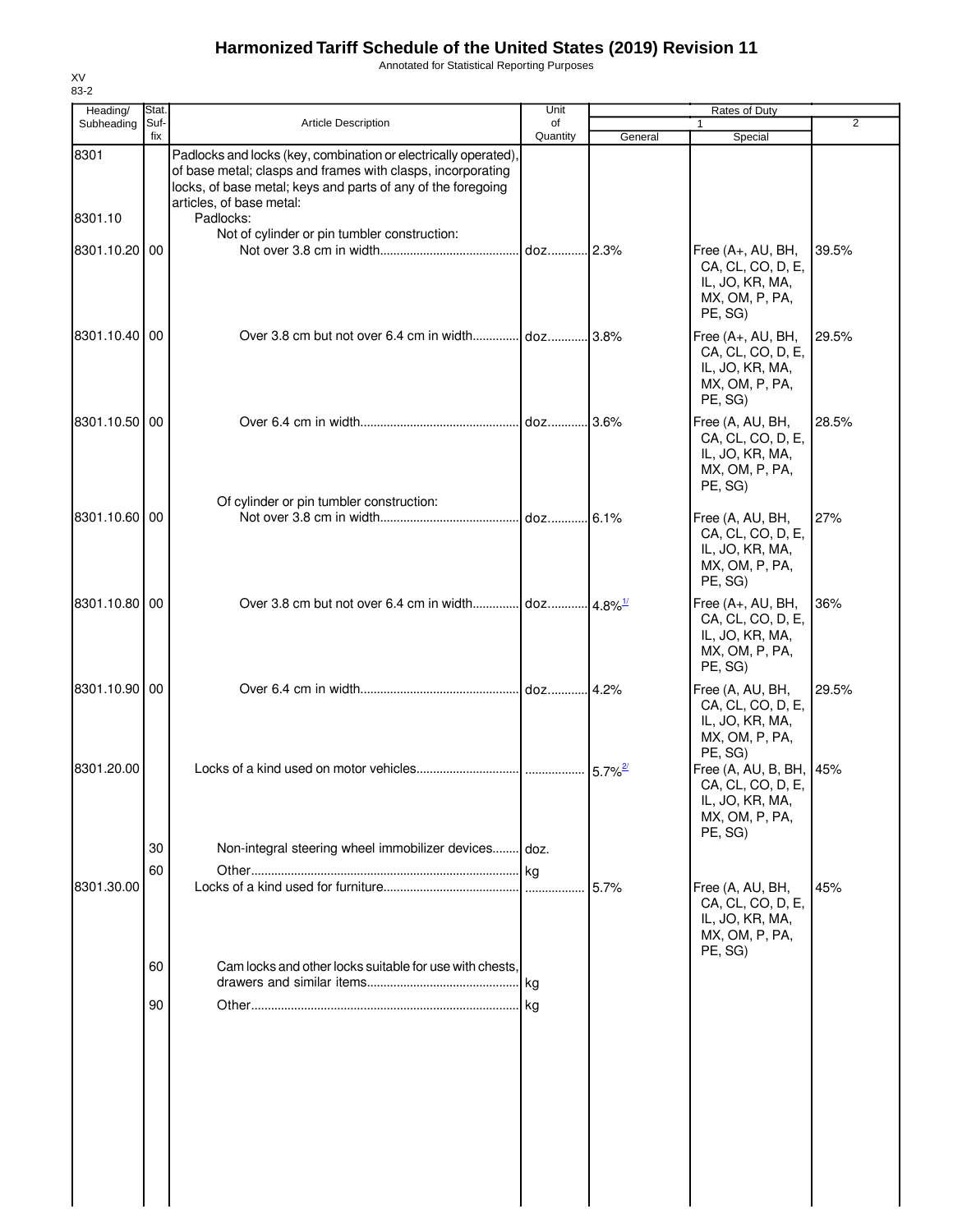Annotated for Statistical Reporting Purposes

| Heading/               | Stat.       |                                                                                                                                                                                                                                                   | Unit           |         | Rates of Duty                                                                            |                |
|------------------------|-------------|---------------------------------------------------------------------------------------------------------------------------------------------------------------------------------------------------------------------------------------------------|----------------|---------|------------------------------------------------------------------------------------------|----------------|
| Subheading             | Suf-<br>fix | <b>Article Description</b>                                                                                                                                                                                                                        | of<br>Quantity | General | $\mathbf{1}$<br>Special                                                                  | $\overline{2}$ |
| 8301 (con.)<br>8301.40 |             | Padlocks and locks (key, combination or electrically operated).<br>of base metal; clasps and frames with clasps, incorporating<br>locks, of base metal; keys and parts of any of the foregoing<br>articles, of base metal: (con.)<br>Other locks: |                |         |                                                                                          |                |
| 8301.40.30 00          |             |                                                                                                                                                                                                                                                   |                |         | Free (A, AU, BH,<br>CA, CL, CO, D, E,<br>IL, JO, KR, MA,<br>MX, OM, P, PA,<br>PE, SG)    | 45%            |
| 8301.40.60             |             |                                                                                                                                                                                                                                                   |                |         | Free (A, AU, BH,<br>CA, CL, CO, D, E,<br>IL, JO, KR, MA,<br>MX, OM, P, PA,<br>PE, SG)    | 45%            |
|                        | 30<br>60    | Door locks, locksets and other locks suitable for<br>use with interior or exterior doors (except garage,                                                                                                                                          |                |         |                                                                                          |                |
| 8301.50.00 00          |             |                                                                                                                                                                                                                                                   |                |         | Free (A, AU, BH,<br>CA, CL, CO, D, E,<br>IL, JO, KR, MA,<br>MX, OM, P, PA,<br>PE, SG)    | 45%            |
| 8301.60.00 00          |             |                                                                                                                                                                                                                                                   |                |         | Free (A, AU, B, BH,<br>CA, CL, CO, D, E,<br>IL, JO, KR, MA,<br>MX, OM, P, PA,<br>PE, SG) | 45%            |
| 8301.70.00 00          |             |                                                                                                                                                                                                                                                   |                |         | Free (A, AU, B, BH,<br>CA, CL, CO, D, E,<br>IL, JO, KR, MA,<br>MX, OM, P, PA,<br>PE, SG) | 45%            |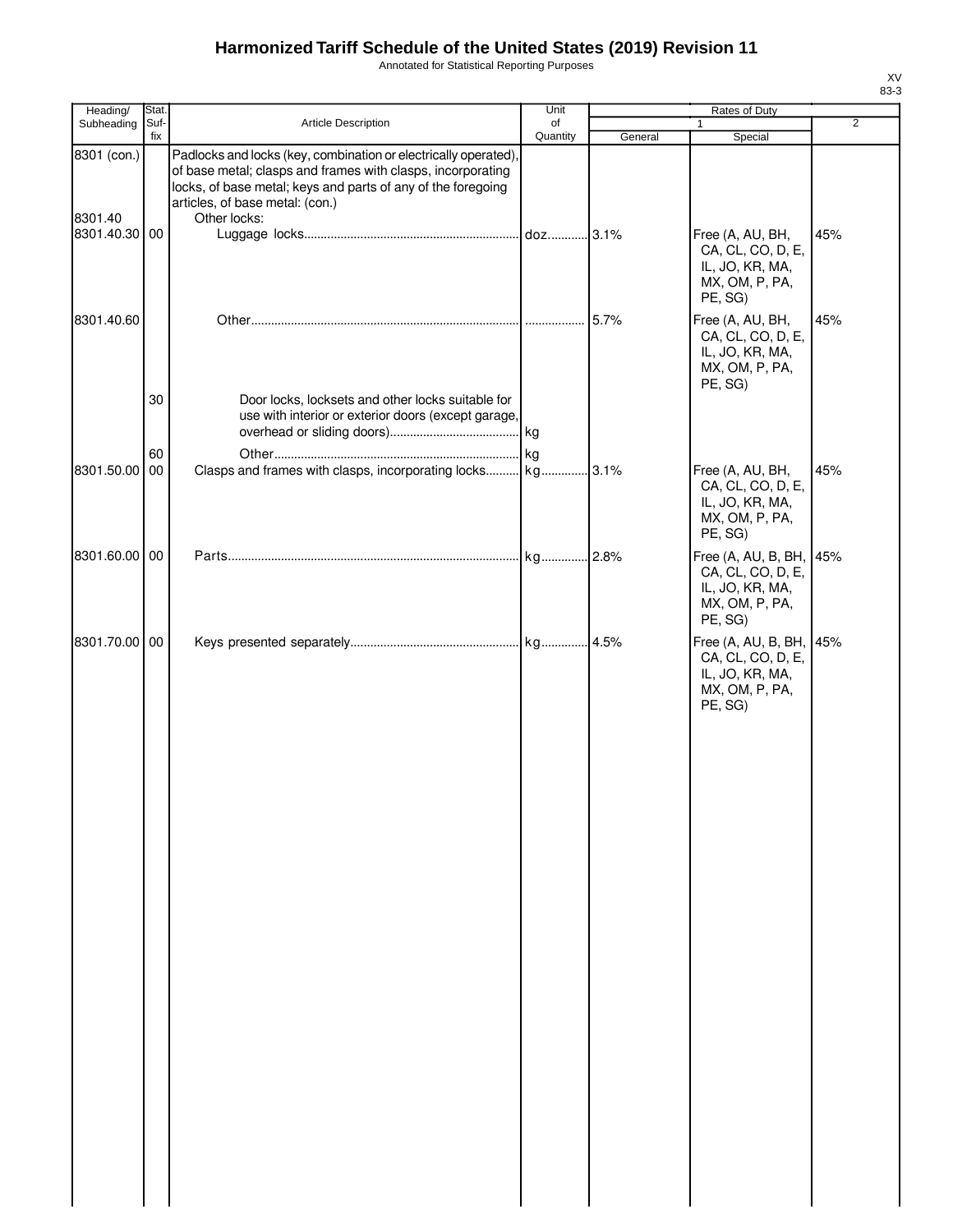Annotated for Statistical Reporting Purposes

| Heading/              | Stat.       |                                                                                                                                                                                                                                                                                                                                                                                                                                              | Unit            |                        | Rates of Duty                                                                                            |                |
|-----------------------|-------------|----------------------------------------------------------------------------------------------------------------------------------------------------------------------------------------------------------------------------------------------------------------------------------------------------------------------------------------------------------------------------------------------------------------------------------------------|-----------------|------------------------|----------------------------------------------------------------------------------------------------------|----------------|
| Subheading            | Suf-<br>fix | <b>Article Description</b>                                                                                                                                                                                                                                                                                                                                                                                                                   | of<br>Quantity  | General                | Special                                                                                                  | $\overline{2}$ |
| 8302<br>8302.10       |             | Base metal mountings, fittings and similar articles suitable for<br>furniture, doors, staircases, windows, blinds, coachwork,<br>saddlery, trunks, chests, caskets or the like; base metal hat<br>racks, hat-pegs, brackets and similar fixtures; castors with<br>mountings of base metal; automatic door closers of base metal;<br>and base metal parts thereof:<br>Hinges, and parts thereof:<br>Of iron or steel, of aluminum or of zinc: |                 |                        |                                                                                                          |                |
| 8302.10.30 00         |             |                                                                                                                                                                                                                                                                                                                                                                                                                                              |                 |                        | Free (A, AU, B, BH, 25%<br>CA, CL, CO, D, E,<br>IL, JO, MA, MX,<br>OM, P, PA, PE,<br>SG)<br>$0.4\%$ (KR) |                |
| 8302.10.60            | 30          | Suitable for interior and exterior doors (except                                                                                                                                                                                                                                                                                                                                                                                             |                 | $3.5\%$ <sup>2/</sup>  | Free (A, AU, BH, C, 45%<br>CA, CL, CO, D, E,<br>IL, JO, KR, MA,<br>MX, OM, P, PA,<br>PE, SG)             |                |
|                       | 60          |                                                                                                                                                                                                                                                                                                                                                                                                                                              |                 |                        |                                                                                                          |                |
| 8302.10.90            | 90          |                                                                                                                                                                                                                                                                                                                                                                                                                                              |                 | $3.4\%$ <sup>2</sup>   | Free (A, AU, B, BH, 45%<br>C, CA, CL, CO, D,<br>E, IL, JO, KR, MA,<br>MX, OM, P, PA,<br>PE, SG)          |                |
|                       | 30<br>60    | Suitable for interior and exterior doors (except                                                                                                                                                                                                                                                                                                                                                                                             |                 |                        |                                                                                                          |                |
| 8302.20.00            | 90<br>00    |                                                                                                                                                                                                                                                                                                                                                                                                                                              |                 |                        | Free (A, AU, BH, C,<br>CA, CL, CO, D, E,<br>IL, JO, KR, MA,<br>MX, OM, P, PA,<br>PE, SG)                 | 45%            |
| 8302.30<br>8302.30.30 |             | Other mountings, fittings and similar articles suitable for<br>motor vehicles; and parts thereof:                                                                                                                                                                                                                                                                                                                                            |                 |                        | Free (A, AU, B, BH, 25%                                                                                  |                |
|                       | 10          | Pneumatic cylinders for lifting, lowering,                                                                                                                                                                                                                                                                                                                                                                                                   |                 |                        | CA, CL, CO, D, E,<br>IL, JO, KR, MA,<br>MX, OM, P, PA,<br>PE, SG)                                        |                |
| 8302.30.60            | 60<br>00    | dampening or counter-balancing                                                                                                                                                                                                                                                                                                                                                                                                               | No.<br>kg<br>kg | $-3.5\%$ <sup>2/</sup> | Free (A+, AU, B, BH, 45%<br>CA, CL, CO, D, E,<br>IL, JO, KR, MA,<br>MX, OM, P, PA,<br>PE, SG)            |                |
|                       |             |                                                                                                                                                                                                                                                                                                                                                                                                                                              |                 |                        |                                                                                                          |                |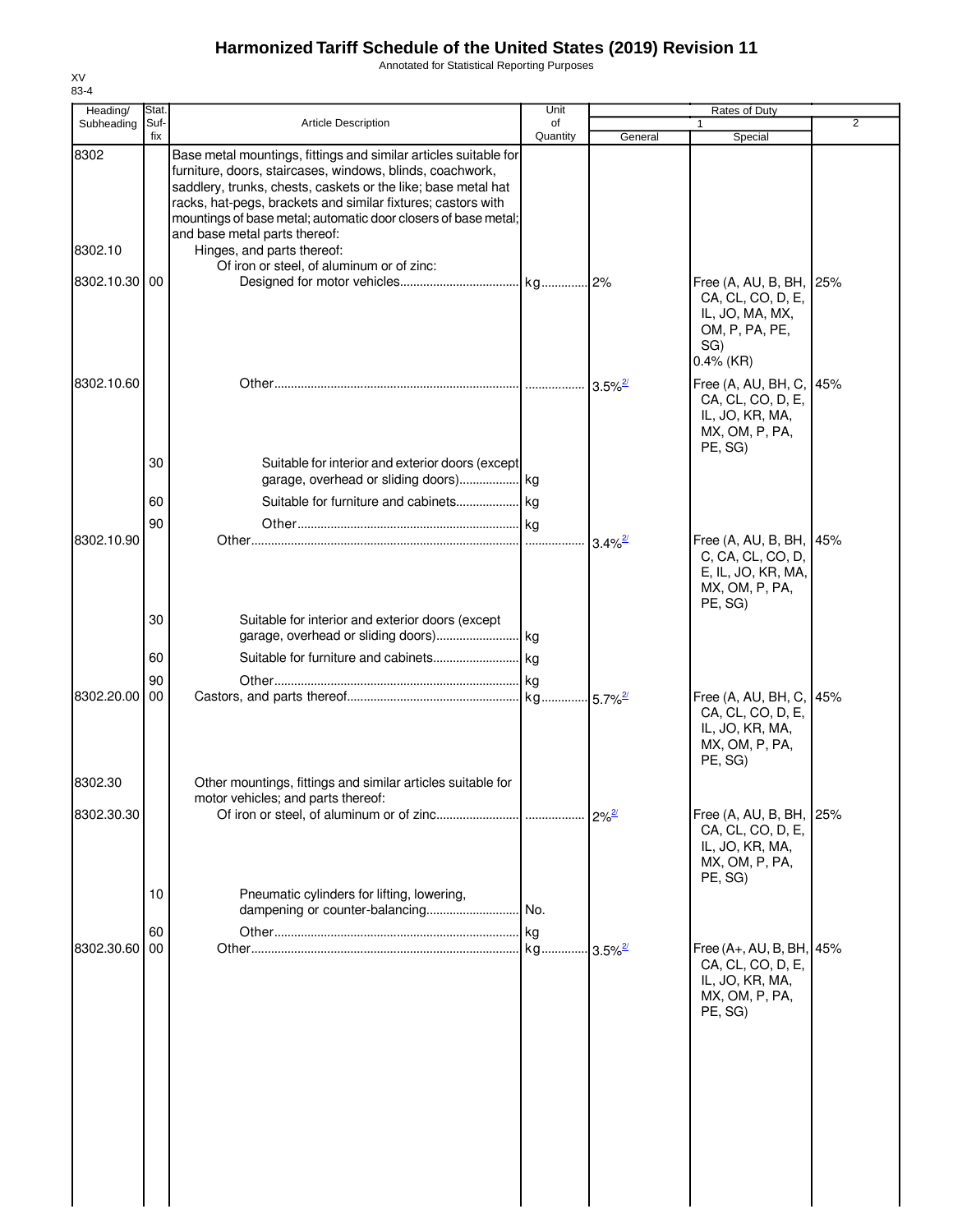Annotated for Statistical Reporting Purposes

| <b>Article Description</b>                                                                                                                                                                                                                                                                                                                                                                                                                                                   | of                                                                         |                                                                                                                                           | 1                                                                                        |     |
|------------------------------------------------------------------------------------------------------------------------------------------------------------------------------------------------------------------------------------------------------------------------------------------------------------------------------------------------------------------------------------------------------------------------------------------------------------------------------|----------------------------------------------------------------------------|-------------------------------------------------------------------------------------------------------------------------------------------|------------------------------------------------------------------------------------------|-----|
|                                                                                                                                                                                                                                                                                                                                                                                                                                                                              | Quantity                                                                   | General                                                                                                                                   | Special                                                                                  | 2   |
| Base metal mountings, fittings and similar articles suitable for<br>furniture, doors, staircases, windows, blinds, coachwork,<br>saddlery, trunks, chests, caskets or the like; base metal hat<br>racks, hat-pegs, brackets and similar fixtures; castors with<br>mountings of base metal; automatic door closers of base metal;<br>and base metal parts thereof: (con.)<br>Other mountings, fittings and similar articles, and parts<br>thereof:<br>Suitable for buildings: |                                                                            |                                                                                                                                           | Free (A, AU, BH,<br>CA, CL, CO, D, E,<br>IL, JO, KR, MA,<br>MX, OM, P, PA,<br>PE, SG)    | 45% |
| Other:                                                                                                                                                                                                                                                                                                                                                                                                                                                                       |                                                                            |                                                                                                                                           | Free (A, AU, BH,<br>CA, CL, CO, D, E,<br>IL, JO, KR, MA,<br>MX, OM, P, PA,<br>PE, SG)    | 45% |
| Doorstops, chain door fasteners, door<br>pulls, kick plates, door knockers and<br>For curtains, draperies and window                                                                                                                                                                                                                                                                                                                                                         |                                                                            |                                                                                                                                           | Free (A, AU, BH,<br>CA, CL, CO, D, E,                                                    | 45% |
| Suitable for interior and exterior doors<br>(except garage, overhead or sliding doors):<br>pulls, kick plates, door knockers and<br>escutcheons<br>For curtains, draperies and window                                                                                                                                                                                                                                                                                        | kg                                                                         |                                                                                                                                           | IL, JO, KR, MA,<br>MX, OM, P, PA,<br>PE, SG)                                             |     |
| Pneumatic cylinders for lifting, lowering,                                                                                                                                                                                                                                                                                                                                                                                                                                   |                                                                            | 3.9%                                                                                                                                      | Free (A, AU, BH, C,<br>CA, CL, CO, D, E,<br>IL, JO, KR, MA,<br>MX, OM, P, PA,<br>PE, SG) | 45% |
|                                                                                                                                                                                                                                                                                                                                                                                                                                                                              |                                                                            |                                                                                                                                           |                                                                                          |     |
|                                                                                                                                                                                                                                                                                                                                                                                                                                                                              |                                                                            |                                                                                                                                           | Free (A, AU, BH, C,<br>CA, CL, CO, D, E,<br>IL, JO, KR, MA,<br>MX, OM, P, PA,<br>PE, SG) | 45% |
|                                                                                                                                                                                                                                                                                                                                                                                                                                                                              | Suitable for interior and exterior doors<br>Other, suitable for furniture: | Door closers (except automatic door closers), and<br>(except garage, overhead or sliding doors):<br>Doorstops, chain door fasteners, door | $3.5\%$ <sup>2/</sup>                                                                    |     |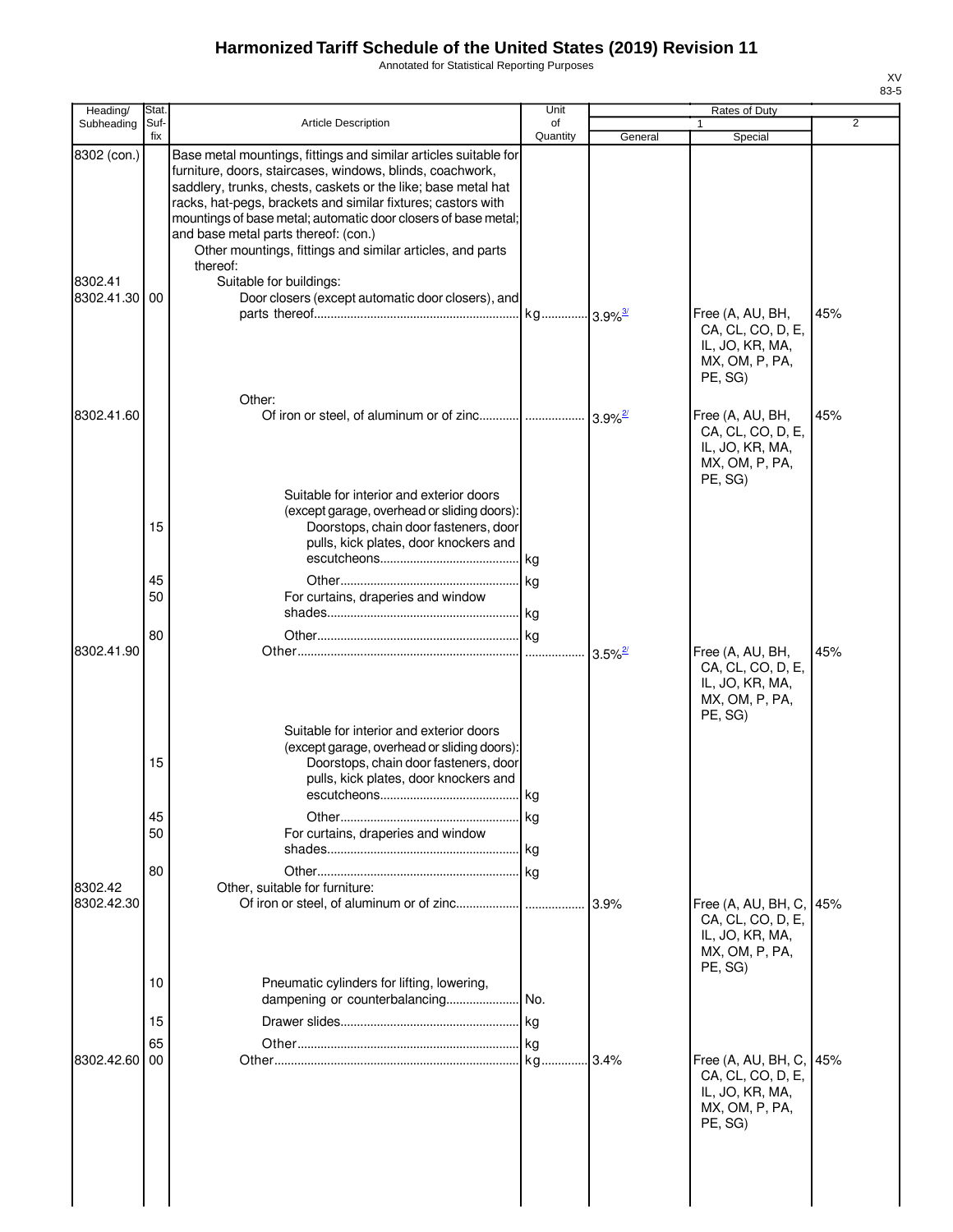Annotated for Statistical Reporting Purposes

|            |                                                                                                                                                                                                                                                                                                 |                                                 |                                                                                                                                                                                                                                                                                        | Rates of Duty                                                                            |                               |
|------------|-------------------------------------------------------------------------------------------------------------------------------------------------------------------------------------------------------------------------------------------------------------------------------------------------|-------------------------------------------------|----------------------------------------------------------------------------------------------------------------------------------------------------------------------------------------------------------------------------------------------------------------------------------------|------------------------------------------------------------------------------------------|-------------------------------|
| Suf-       | <b>Article Description</b>                                                                                                                                                                                                                                                                      | of                                              |                                                                                                                                                                                                                                                                                        |                                                                                          | $\overline{2}$                |
|            | furniture, doors, staircases, windows, blinds, coachwork,<br>saddlery, trunks, chests, caskets or the like; base metal hat<br>racks, hat-pegs, brackets and similar fixtures; castors with<br>and base metal parts thereof: (con.)<br>Other mountings, fittings and similar articles, and parts |                                                 |                                                                                                                                                                                                                                                                                        |                                                                                          |                               |
|            | Other:<br>Harness and saddlery or riding-bridle hardware,                                                                                                                                                                                                                                       |                                                 |                                                                                                                                                                                                                                                                                        |                                                                                          |                               |
| 00         |                                                                                                                                                                                                                                                                                                 |                                                 |                                                                                                                                                                                                                                                                                        | Free (A, AU, BH,<br>CA, CL, CO, D, E,<br>IL, JO, KR, MA,<br>MX, OM, P, PA,<br>PE, SG)    | 60%                           |
| 00         | Other:                                                                                                                                                                                                                                                                                          |                                                 |                                                                                                                                                                                                                                                                                        |                                                                                          | 50%                           |
|            |                                                                                                                                                                                                                                                                                                 |                                                 |                                                                                                                                                                                                                                                                                        | Free $(A, AU, BH, C,$<br>CA, CL, CO, D, E,<br>IL, JO, KR, MA,<br>MX, OM, P, PA,          | 45%                           |
| 35         | Pneumatic cylinders for lifting, lowering,                                                                                                                                                                                                                                                      |                                                 |                                                                                                                                                                                                                                                                                        |                                                                                          |                               |
| 45         |                                                                                                                                                                                                                                                                                                 |                                                 |                                                                                                                                                                                                                                                                                        |                                                                                          |                               |
| 55         | (except motor vehicles) of section                                                                                                                                                                                                                                                              |                                                 |                                                                                                                                                                                                                                                                                        |                                                                                          |                               |
| 85         |                                                                                                                                                                                                                                                                                                 |                                                 | $3.5\%$ <sup>2/</sup>                                                                                                                                                                                                                                                                  | Free (A, AU, BH, C,<br>CA, CL, CO, D, E,<br>IL, JO, KR, MA,<br>MX, OM, P, PA,            | 45%                           |
| 40<br>50   | other vehicles (except motor vehicles) of<br>section XVII:                                                                                                                                                                                                                                      |                                                 |                                                                                                                                                                                                                                                                                        |                                                                                          |                               |
| 00         | Hat-racks, hat pegs, brackets and similar fixtures, and                                                                                                                                                                                                                                         |                                                 |                                                                                                                                                                                                                                                                                        |                                                                                          | 40%                           |
| 00         | Automatic door closers, and parts thereof:                                                                                                                                                                                                                                                      |                                                 |                                                                                                                                                                                                                                                                                        | Free (A, AU, BH, C,<br>CA, CL, CO, D, E,<br>IL, JO, KR, MA,<br>MX, OM, P, PA,<br>PE, SG) | 45%                           |
| 00         |                                                                                                                                                                                                                                                                                                 |                                                 |                                                                                                                                                                                                                                                                                        | Free (A, AU, BH,<br>CA, CL, CO, D, E,<br>IL, JO, KR, MA,<br>MX, OM, P, PA,<br>PE, SG)    | 45%                           |
| Subheading | fix<br>8302 (con.)<br>8302.49.20<br>8302.49.40<br>8302.49.60<br>8302.49.80<br>90<br>8302.50.00<br>8302.60.30<br>8302.60.90                                                                                                                                                                      | thereof: (con.)<br>and parts thereof:<br>Other: | Quantity<br>Base metal mountings, fittings and similar articles suitable for<br>mountings of base metal; automatic door closers of base metal;<br>dampening or counterbalancing No.<br>For aircraft, vessels and other vehicles<br>For railway vehicles, aircraft, vessels and<br>l ka | General<br>. kg Free <sup>2/</sup>                                                       | Special<br>PE, SG)<br>PE, SG) |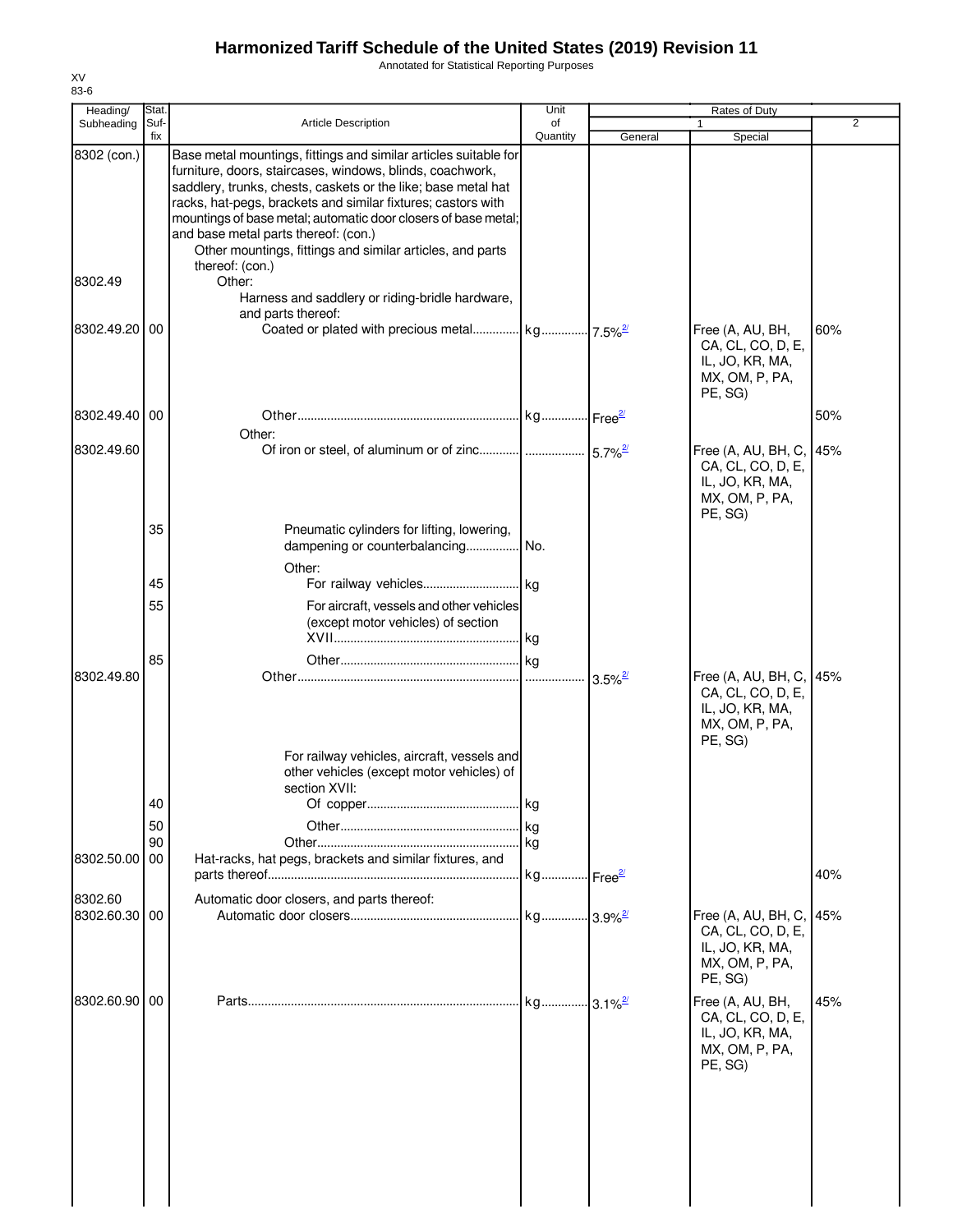Annotated for Statistical Reporting Purposes

|                        |               |                                                                                                                                            | Unit           | Rates of Duty |                                                                                                  |                |
|------------------------|---------------|--------------------------------------------------------------------------------------------------------------------------------------------|----------------|---------------|--------------------------------------------------------------------------------------------------|----------------|
| Heading/<br>Subheading | Stat.<br>Suf- | Article Description                                                                                                                        | of<br>Quantity |               | $\mathbf{1}$                                                                                     | $\overline{2}$ |
|                        | fix           | 8303.00.00 00 Armored or reinforced safes, strong-boxes and doors and safe<br>deposit lockers for strong-rooms, cash or deed boxes and the |                | General       | Special<br>Free (A, AU, BH,<br>CA, CL, CO, D, E,<br>IL, JO, KR, MA,<br>MX, OM, P, PA,<br>PE, SG) | 45%            |
|                        |               |                                                                                                                                            |                |               |                                                                                                  |                |
|                        |               |                                                                                                                                            |                |               |                                                                                                  |                |
|                        |               |                                                                                                                                            |                |               |                                                                                                  |                |
|                        |               |                                                                                                                                            |                |               |                                                                                                  |                |
|                        |               |                                                                                                                                            |                |               |                                                                                                  |                |
|                        |               |                                                                                                                                            |                |               |                                                                                                  |                |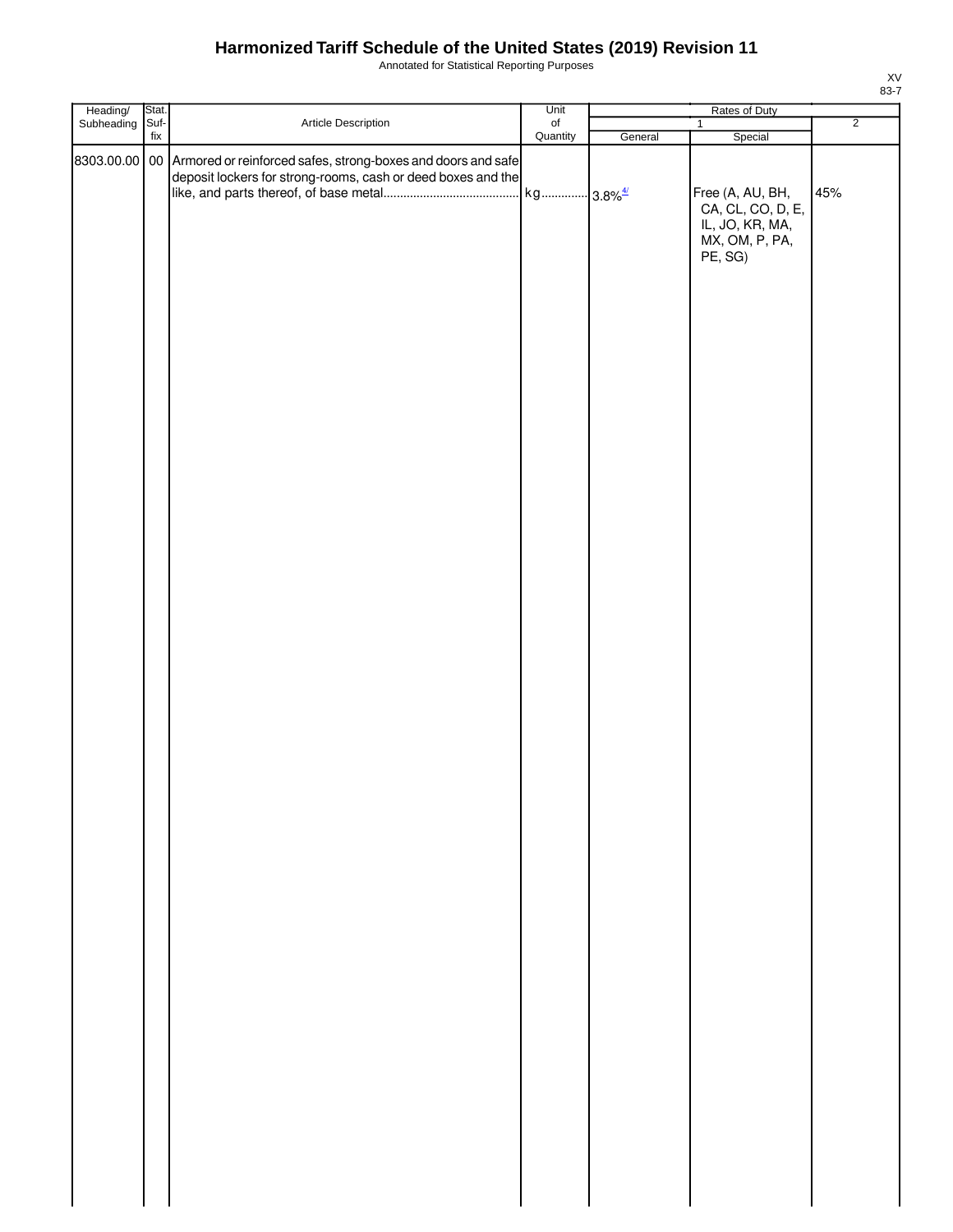Annotated for Statistical Reporting Purposes

| Heading/                       | Stat.       |                                                                                                                                                                                                                                                               | Unit           |         | Rates of Duty                                                                         |     |
|--------------------------------|-------------|---------------------------------------------------------------------------------------------------------------------------------------------------------------------------------------------------------------------------------------------------------------|----------------|---------|---------------------------------------------------------------------------------------|-----|
| Subheading                     | Suf-<br>fix | <b>Article Description</b>                                                                                                                                                                                                                                    | of<br>Quantity | General | Special                                                                               | 2   |
| 8304.00.00                     |             | 00 Desk-top filing or card-index cabinets, paper trays, paper rests,<br>pen trays, office-stamp stands and similar office or desk<br>equipment and parts thereof, of base metal, other than office                                                            |                |         |                                                                                       |     |
|                                |             |                                                                                                                                                                                                                                                               |                |         | Free (A, AU, BH,<br>CA, CL, CO, D, E,<br>IL, JO, KR, MA,<br>MX, OM, P, PA,<br>PE. SG) | 45% |
| 8305                           |             | Fittings for looseleaf binders or files, letter clips, letter corners,<br>paper clips, indexing tags and similar office articles, and parts<br>thereof, of base metal; staples in strips (for example, for offices,<br>upholstery, packaging), of base metal: |                |         |                                                                                       |     |
| 8305.10.00                     | 10          |                                                                                                                                                                                                                                                               |                | 2.9%    | Free (A, AU, BH,<br>CA, CL, CO, D, E,<br>IL, JO, KR, MA,<br>MX, OM, P, PA,<br>PE, SG) | 45% |
|                                |             |                                                                                                                                                                                                                                                               |                |         |                                                                                       |     |
| 8305.20.00<br>8305.90          | 50<br>00    |                                                                                                                                                                                                                                                               |                |         |                                                                                       | 4%  |
| 8305.90.30                     | 10          | Other, including parts:                                                                                                                                                                                                                                       |                |         |                                                                                       | 45% |
| 8305.90.60                     | 50<br>00    |                                                                                                                                                                                                                                                               |                |         | Free (A, AU, BH,<br>CA, CL, CO, D, E,<br>IL, JO, KR, MA,<br>MX, OM, P, PA,<br>PE, SG) | 45% |
| 8306                           |             | Bells, gongs and the like, nonelectric, of base metal; statuettes<br>and other ornaments, of base metal; photograph, picture or<br>similar frames, of base metal; mirrors of base metal; and base<br>metal parts thereof:                                     |                |         |                                                                                       |     |
| 8306.10.00 00                  |             |                                                                                                                                                                                                                                                               |                |         | Free (A, AU, BH,<br>CA, CL, CO, D, E,<br>IL, JO, KR, MA,<br>MX, OM, P, PA,<br>PE, SG) | 50% |
| 8306.21.00 00                  |             | Statuettes and other ornaments, and parts thereof:                                                                                                                                                                                                            |                |         | Free (A, AU, BH,<br>CA, CL, CO, D, E,<br>IL, JO, KR, MA,<br>MX, OM, P, PA,<br>PE, SG) | 65% |
| 8306.29.00 00<br>8306.30.00 00 |             |                                                                                                                                                                                                                                                               |                |         |                                                                                       | 46% |
|                                |             | Photograph, picture or similar frames; mirrors; and parts                                                                                                                                                                                                     |                |         | Free (A, AU, BH,<br>CA, CL, CO, D, E,<br>IL, JO, KR, MA,<br>MX, OM, P, PA,<br>PE, SG) | 45% |
|                                |             |                                                                                                                                                                                                                                                               |                |         |                                                                                       |     |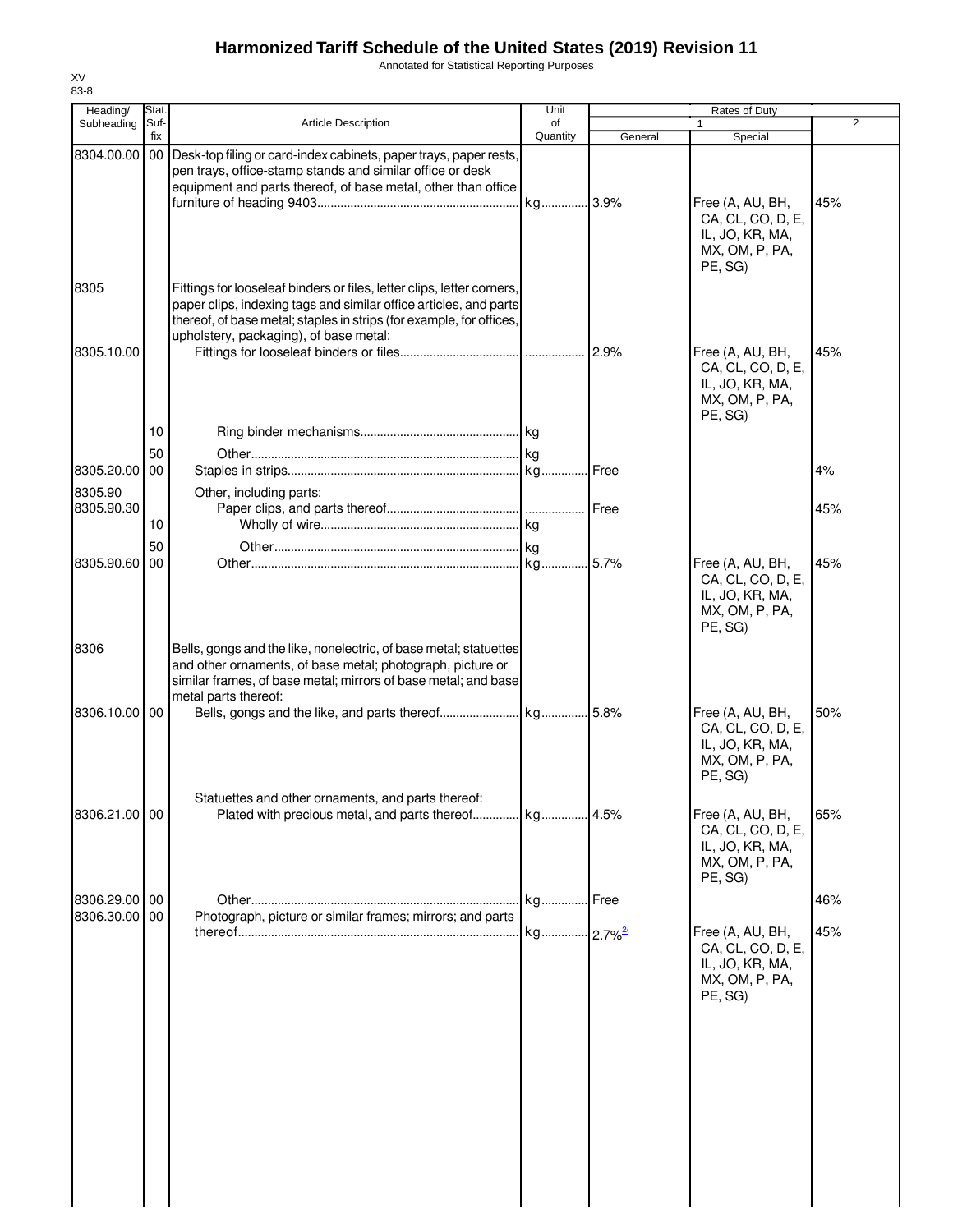Annotated for Statistical Reporting Purposes

| Heading/      | Stat.       |                                                                                                                             | Unit           |         | Rates of Duty                                |                |
|---------------|-------------|-----------------------------------------------------------------------------------------------------------------------------|----------------|---------|----------------------------------------------|----------------|
| Subheading    | Suf-<br>fix | <b>Article Description</b>                                                                                                  | of<br>Quantity | General | $\mathbf{1}$<br>Special                      | 2              |
| 8307          |             | Flexible tubing of base metal, with or without fittings:                                                                    |                |         |                                              |                |
| 8307.10       |             | Of iron or steel:                                                                                                           |                |         |                                              |                |
| 8307.10.30 00 |             |                                                                                                                             |                |         | Free (A, AU, B, BH,                          | 30%            |
|               |             |                                                                                                                             |                |         | C, CA, CL, CO, D,<br>E, IL, JO, KR, MA,      |                |
|               |             |                                                                                                                             |                |         | MX, OM, P, PA,                               |                |
|               |             |                                                                                                                             |                |         | PE, SG)                                      |                |
| 8307.10.60    | 00          |                                                                                                                             |                |         | Free (A, AU, B, BH, 30%                      |                |
|               |             |                                                                                                                             |                |         | CA, CL, CO, D, E,                            |                |
|               |             |                                                                                                                             |                |         | IL, JO, KR, MA,<br>MX, OM, P, PA,            |                |
|               |             |                                                                                                                             |                |         | PE, SG)                                      |                |
| 8307.90       |             | Of other base metal:                                                                                                        |                |         |                                              |                |
| 8307.90.30    | 00          |                                                                                                                             |                |         | Free (A, AU, B, BH, 30%<br>C, CA, CL, CO, D, |                |
|               |             |                                                                                                                             |                |         | E, IL, JO, KR, MA,                           |                |
|               |             |                                                                                                                             |                |         | MX, OM, P, PA,                               |                |
|               |             |                                                                                                                             |                |         | PE, SG)                                      |                |
| 8307.90.60 00 |             |                                                                                                                             |                |         | Free (A, AU, B, BH, 30%                      |                |
|               |             |                                                                                                                             |                |         | CA, CL, CO, D, E,<br>IL, JO, KR, MA,         |                |
|               |             |                                                                                                                             |                |         | MX, OM, P, PA,                               |                |
|               |             |                                                                                                                             |                |         | PE, SG)                                      |                |
| 8308          |             | Clasps, frames with clasps, buckles, buckle-clasps, hooks,                                                                  |                |         |                                              |                |
|               |             | eyes, eyelets and the like, of base metal, of a kind used for<br>clothing or clothing accessories, footwear, jewelry, wrist |                |         |                                              |                |
|               |             | watches, books, awnings, leather goods, travel goods or                                                                     |                |         |                                              |                |
|               |             | saddlery or for other made up articles; tubular or bifurcated                                                               |                |         |                                              |                |
| 8308.10.00 00 |             | rivets, of base metal; beads and spangles, of base metal:                                                                   |                |         |                                              | $10¢/kg + 25%$ |
|               |             |                                                                                                                             |                |         | CA, CL, CO, D, E,                            |                |
|               |             |                                                                                                                             |                |         | IL, JO, KR, MA,                              |                |
|               |             |                                                                                                                             |                |         | MX, OM, P, PA,<br>PE, SG)                    |                |
| 8308.20       |             |                                                                                                                             |                |         |                                              |                |
| 8308.20.30 00 |             | Tubular or bifurcated rivets:<br>Of iron or steel and not brightened, not lathed and not                                    |                |         |                                              |                |
|               |             |                                                                                                                             |                |         |                                              | 2.2¢/kg        |
| 8308.20.60 00 |             |                                                                                                                             |                |         |                                              | 45%            |
| 8308.90       |             | Other, including parts:                                                                                                     |                |         |                                              |                |
| 8308.90.30 00 |             |                                                                                                                             |                |         |                                              | 40%            |
| 8308.90.60 00 |             | Buckles and buckle clasps, and parts thereof kg 3.9% <sup>2</sup>                                                           |                |         | Free (A, AU, B, BH,                          | 45%            |
|               |             |                                                                                                                             |                |         | CA, CL, CO, D, E,                            |                |
|               |             |                                                                                                                             |                |         | IL, JO, KR, MA,<br>MX, OM, P, PA,            |                |
|               |             |                                                                                                                             |                |         | PE, SG)                                      |                |
| 8308.90.90 00 |             |                                                                                                                             |                |         | Free (A, AU, B, BH,                          | 65%            |
|               |             |                                                                                                                             |                |         | CA, CL, CO, D, E,                            |                |
|               |             |                                                                                                                             |                |         | IL, JO, KR, MA,<br>MX, OM, P, PA,            |                |
|               |             |                                                                                                                             |                |         | PE, SG)                                      |                |
| 8309          |             | Stoppers, caps and lids (including crown corks, screw caps                                                                  |                |         |                                              |                |
|               |             | and pouring stoppers), capsules for bottles, threaded bungs,                                                                |                |         |                                              |                |
|               |             | bung covers, seals and other packing accessories, and parts                                                                 |                |         |                                              |                |
| 8309.10.00 00 |             | thereof, of base metal:<br>Crown corks (including crown seals and caps), and parts                                          |                |         |                                              |                |
|               |             |                                                                                                                             |                |         |                                              | 45%            |
| 8309.90.00 00 |             |                                                                                                                             |                |         | Free (A, AU, BH,                             | 45%            |
|               |             |                                                                                                                             |                |         | CA, CL, CO, D, E,                            |                |
|               |             |                                                                                                                             |                |         | IL, JO, KR, MA,                              |                |
|               |             |                                                                                                                             |                |         | MX, OM, P, PA,<br>PE, SG)                    |                |
|               |             |                                                                                                                             |                |         |                                              |                |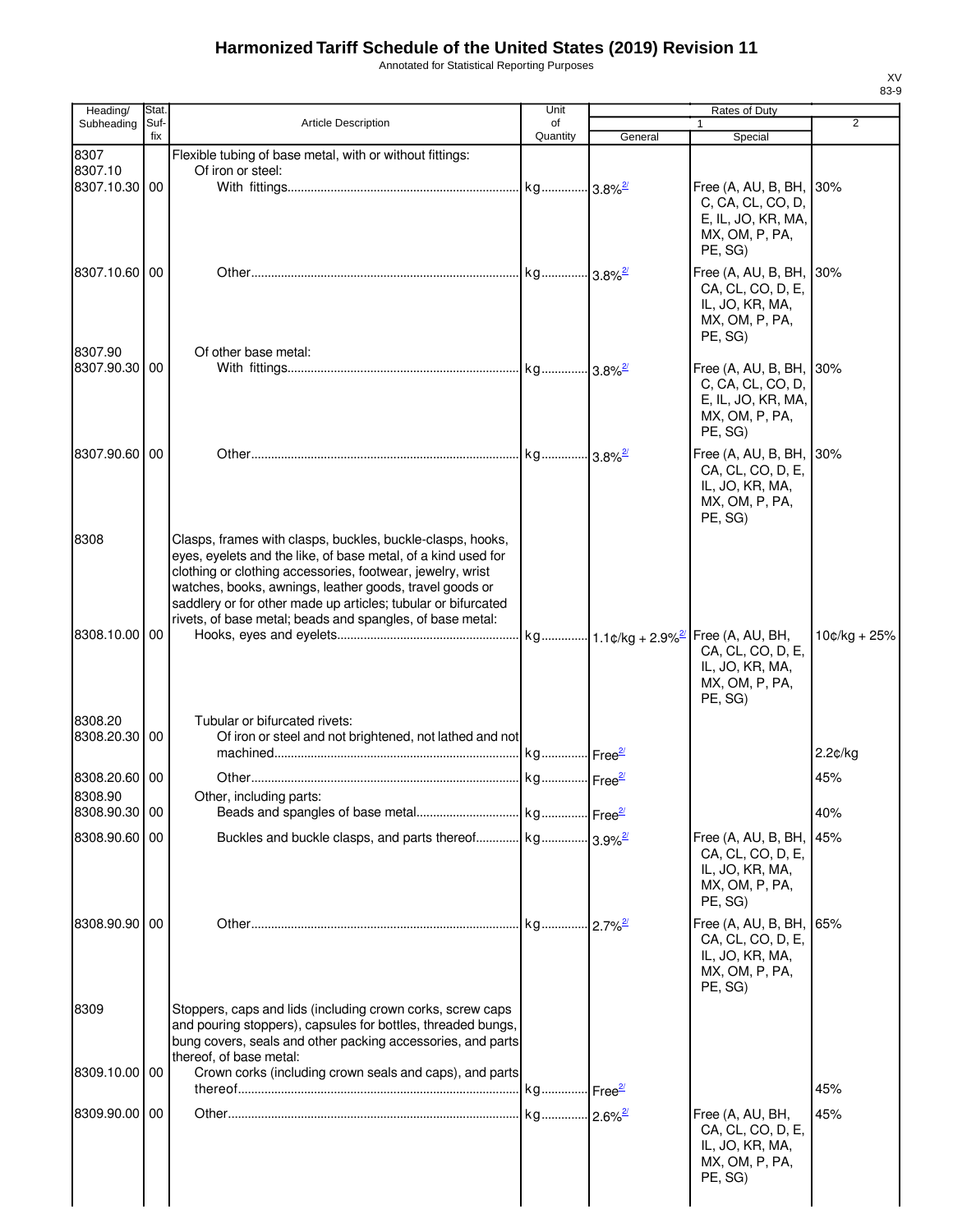Annotated for Statistical Reporting Purposes

| Heading/      | Stat.       |                                                                                                                                                                                                                                                                                                                       | Unit                  |         | Rates of Duty           |                |
|---------------|-------------|-----------------------------------------------------------------------------------------------------------------------------------------------------------------------------------------------------------------------------------------------------------------------------------------------------------------------|-----------------------|---------|-------------------------|----------------|
| Subheading    | Suf-<br>fix | Article Description                                                                                                                                                                                                                                                                                                   | of<br>Quantity        | General | $\mathbf{1}$<br>Special | $\overline{2}$ |
| 8310.00.00 00 |             | Sign plates, name plates, address plates and similar plates,<br>numbers, letters and other symbols, and parts thereof, of base                                                                                                                                                                                        | kg Free <sup>21</sup> |         |                         | 45%            |
| 8311          |             | Wire, rods, tubes, plates, electrodes and similar products of<br>base metal or of metal carbides, coated or cored with flux<br>material, of a kind used for soldering, brazing, welding or<br>deposition of metal or of metal carbides; wire and rods, of<br>agglomerated base metal powder, used for metal spraying; |                       |         |                         |                |
| 8311.10.00 00 |             | base metal parts thereof:<br>Coated electrodes of base metal, for electric                                                                                                                                                                                                                                            |                       |         |                         | 35%            |
| 8311.20.00 00 |             | Cored wire of base metal, for electric arc-welding kg Free <sup>21</sup>                                                                                                                                                                                                                                              |                       |         |                         | 35%            |
| 8311.30       |             | Coated rods and cored wire, of base metal, for soldering,<br>brazing or welding by flame:                                                                                                                                                                                                                             |                       |         |                         |                |
| 8311.30.30 00 |             |                                                                                                                                                                                                                                                                                                                       |                       |         |                         | 2.5¢/kg on     |
|               |             |                                                                                                                                                                                                                                                                                                                       | Pb kg                 |         |                         | lead content   |
| 8311.30.60 00 |             |                                                                                                                                                                                                                                                                                                                       |                       |         |                         | 35%            |
| 8311.90.00 00 |             |                                                                                                                                                                                                                                                                                                                       |                       |         |                         | 35%            |
|               |             |                                                                                                                                                                                                                                                                                                                       |                       |         |                         |                |
|               |             |                                                                                                                                                                                                                                                                                                                       |                       |         |                         |                |
|               |             |                                                                                                                                                                                                                                                                                                                       |                       |         |                         |                |
|               |             |                                                                                                                                                                                                                                                                                                                       |                       |         |                         |                |
|               |             |                                                                                                                                                                                                                                                                                                                       |                       |         |                         |                |
|               |             |                                                                                                                                                                                                                                                                                                                       |                       |         |                         |                |
|               |             |                                                                                                                                                                                                                                                                                                                       |                       |         |                         |                |
|               |             |                                                                                                                                                                                                                                                                                                                       |                       |         |                         |                |
|               |             |                                                                                                                                                                                                                                                                                                                       |                       |         |                         |                |
|               |             |                                                                                                                                                                                                                                                                                                                       |                       |         |                         |                |
|               |             |                                                                                                                                                                                                                                                                                                                       |                       |         |                         |                |
|               |             |                                                                                                                                                                                                                                                                                                                       |                       |         |                         |                |
|               |             |                                                                                                                                                                                                                                                                                                                       |                       |         |                         |                |
|               |             |                                                                                                                                                                                                                                                                                                                       |                       |         |                         |                |
|               |             |                                                                                                                                                                                                                                                                                                                       |                       |         |                         |                |
|               |             |                                                                                                                                                                                                                                                                                                                       |                       |         |                         |                |
|               |             |                                                                                                                                                                                                                                                                                                                       |                       |         |                         |                |
|               |             |                                                                                                                                                                                                                                                                                                                       |                       |         |                         |                |
|               |             |                                                                                                                                                                                                                                                                                                                       |                       |         |                         |                |
|               |             |                                                                                                                                                                                                                                                                                                                       |                       |         |                         |                |
|               |             |                                                                                                                                                                                                                                                                                                                       |                       |         |                         |                |
|               |             |                                                                                                                                                                                                                                                                                                                       |                       |         |                         |                |
|               |             |                                                                                                                                                                                                                                                                                                                       |                       |         |                         |                |
|               |             |                                                                                                                                                                                                                                                                                                                       |                       |         |                         |                |
|               |             |                                                                                                                                                                                                                                                                                                                       |                       |         |                         |                |
|               |             |                                                                                                                                                                                                                                                                                                                       |                       |         |                         |                |
|               |             |                                                                                                                                                                                                                                                                                                                       |                       |         |                         |                |
|               |             |                                                                                                                                                                                                                                                                                                                       |                       |         |                         |                |
|               |             |                                                                                                                                                                                                                                                                                                                       |                       |         |                         |                |
|               |             |                                                                                                                                                                                                                                                                                                                       |                       |         |                         |                |
|               |             |                                                                                                                                                                                                                                                                                                                       |                       |         |                         |                |
|               |             |                                                                                                                                                                                                                                                                                                                       |                       |         |                         |                |
|               |             |                                                                                                                                                                                                                                                                                                                       |                       |         |                         |                |